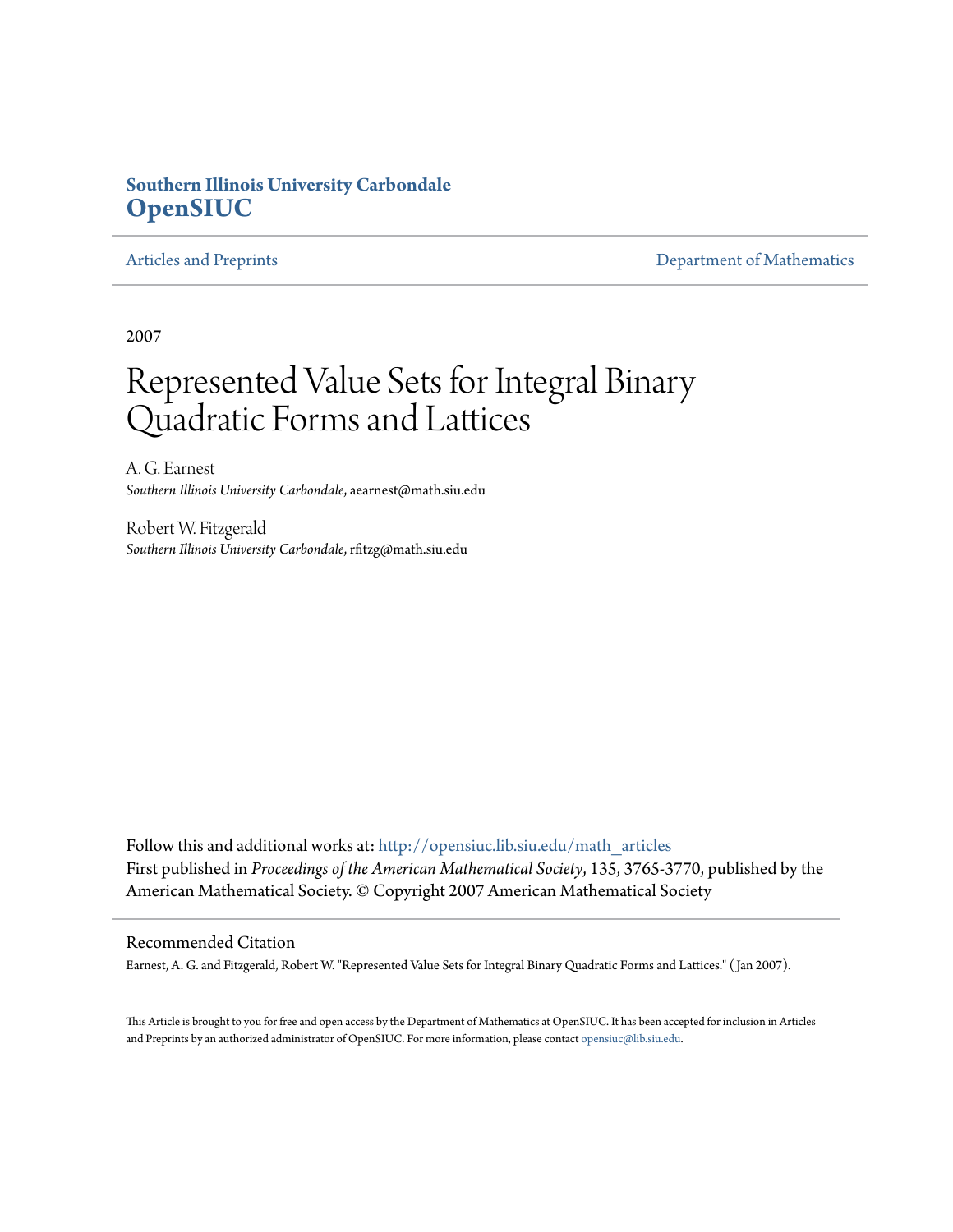# REPRESENTED VALUE SETS FOR INTEGRAL BINARY QUADRATIC FORMS AND LATTICES

A.G. Earnest and Robert W. Fitzgerald

Southern Illinois University Carbondale

ABSTRACT. A characterization is given for the integral binary quadratic forms for which the set of represented values is closed under products. It is also proved that for an integral binary quadratic lattice over the ring of integers of a global field, the product of three values represented by the form is again a value represented by the form. This generalizes the trigroup property discovered by V. Arnold for the case of integral binary quadratic forms.

## 1. INTRODUCTION

For an integral binary quadratic form  $f$ , let  $D(f)$  denote the set of integers represented by f (i.e.,  $a \in D(f)$  if and only if there exists  $(x, y) \in \mathbb{Z}^2$  such that  $f(x, y) = a$ ). V. Arnold [2] posed the problem of characterizing the forms f for which  $D(f)$  is closed under products. Following  $[1]$ , we will say that such a form  $f$  has the semigroup property. For example, if  $f(x, y) = x^2 + dy^2$ , then f has the semigroup property, as can be seen from the classical composition identity

$$
(u2 + dv2)(z2 + dw2) = (uz + dww)2 + d(uw - vz)2.
$$

On the other hand, the form  $f(x, y) = 3x^2 + 3y^3$  does not have the semigroup property, since f represents 3 but not 9.

While the set  $D(f)$  is not always closed under products, Arnold observed that it is always true that products of three elements of  $D(f)$  again lie in  $D(f)$ . This he termed the "trigroup property". One interesting consequence of the trigroup property is that  $mf$  has the semigroup property whenever the integer m lies in  $D(f)$ . It will be seen (Corollary 2.5) that the diagonal forms f with the semigroup property are those of the type  $m f_0$ with  $m \in D(f_0)$ , where m is the greatest common divisor of the coefficients of f. In particular, the primitive diagonal forms with the semigroup property are precisely those that represent 1. This characterization no longer holds for non-diagonal forms, as can be seen by considering the primitive form  $f(x, y) = 2x^2 + 3xy + 4y^2$ , which has the semigroup property (see Corollary 2.6) but does not represent 1.

The present paper has two primary goals. The first is to give a complete solution to the problem posed by Arnold by giving a characterization of all integral binary quadratic forms having the semigroup property (see Theorem 2.3). The second is to use the multiplicative structure present on a binary quadratic space to show that the trigroup property holds quite generally for integral  $\mathfrak{o}\text{-lattices}$  of rank 2 over the ring of integers  $\mathfrak{o}$  of any global field (see Theorem 3.1).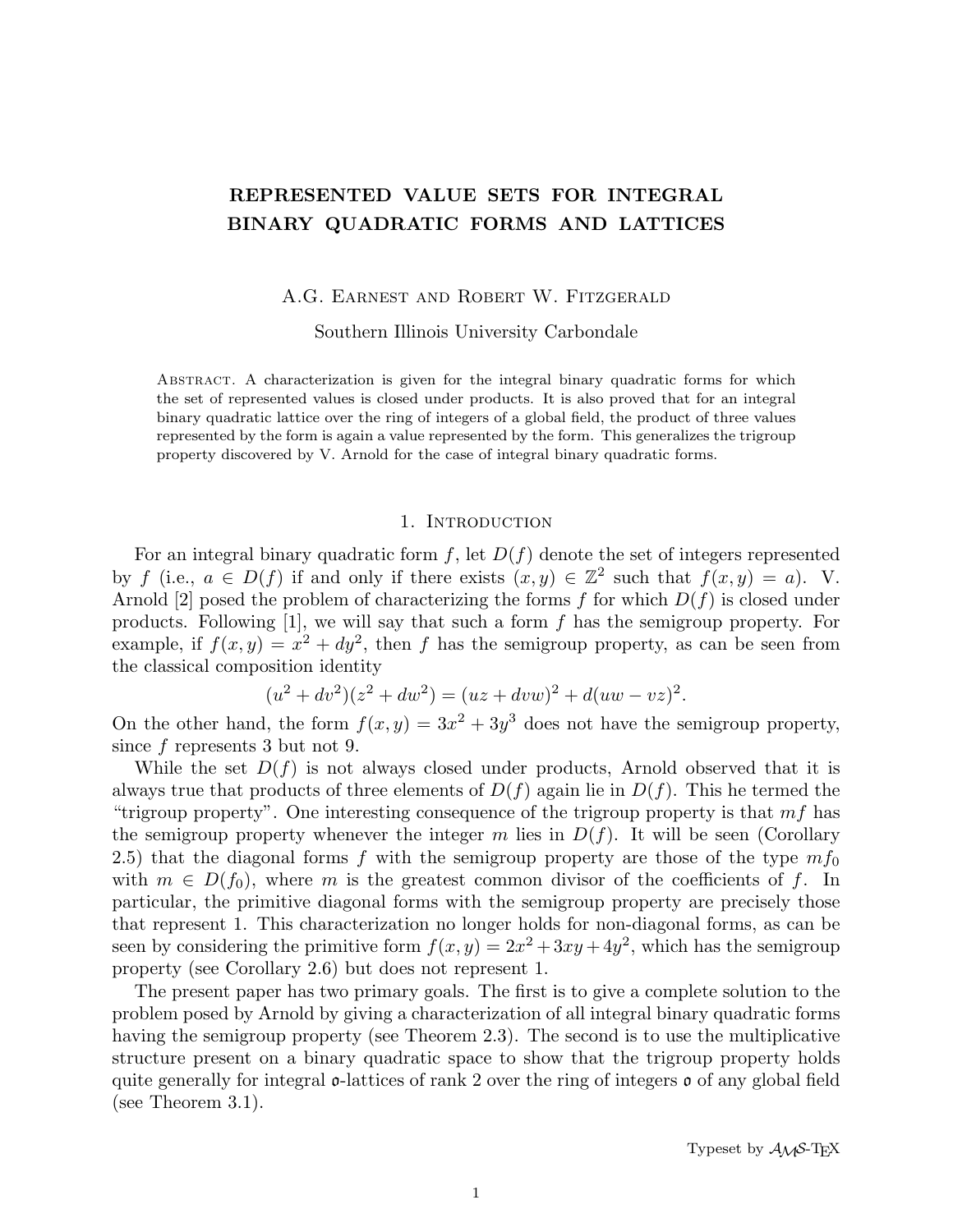#### 2. Integral binary quadratic forms with the semigroup property

In this section, we consider integral binary quadratic forms; that is, forms of the type  $f(x, y) = ax^2 + bxy + cy^2$  where  $a, b, c \in \mathbb{Z}$ . For convenience, we refer to such an f simply as a "form" and denote it by the shorthand notation  $(a, b, c)$ . The discriminant of  $f = (a, b, c)$  is  $\Delta_f = b^2 - 4ac$ . It will be assumed here that all forms under consideration are either positive definite (if  $\Delta_f < 0$ ) or indefinite (if  $\Delta_f > 0$ ). A form  $(a, b, c)$  is said to be primitive if  $g.c.d.(a, b, c) = 1$ . When f is not primitive, we will write  $f = c_f f_0$ , where  $c_f = \text{g.c.d.}(a, b, c)$  and  $f_0$  is primitive.

Two forms f and g are equivalent, denoted  $f \sim g$ , if there is an integral transformation of determinant  $+1$  taking one form to the other. For a form f, [f] will denote the set of all forms equivalent to  $f$ . The set of equivalence classes of primitive forms of a fixed discriminant  $\Delta$  forms a finite abelian group under the operation induced by composition. Using the united forms approach of Dirichlet, we now briefly summarize the basic properties of this operation; details can be found, for example, in [3]. Two forms  $f = (a, b, c)$  and  $g = (a', b', c')$  of the same discriminant are said to be united if g.c.d. $(a, a', \frac{b+b'}{2})$  $(\frac{+b'}{2}) = 1$ . If f and g are united, then there exist  $B, C \in \mathbb{Z}$  such that  $f \sim (a, B, a'C)$  and  $g \sim (a', B, aC)$ . For these forms, there is a composition identity

$$
(au2 + Buv + a'Cv2)(a'z2 + Bzw + aCw2) = aa'X2 + BXY + CY2,
$$
 (2.1)

where

$$
X = uz - Cvw \qquad \text{and} \qquad Y = auw + a'vz + Bvw. \tag{2.2}
$$

Any two primitive forms of the same discriminant are united, and the rule

$$
[(a, b, c)][(a', b', c')] = [(aa', B, C)]
$$

gives a well-defined operation on the set of equivalence classes of primitive forms of a fixed discriminant ∆. Under this operation, this set forms a finite abelian group, which will be denoted by  $\mathfrak{F}_{\Delta}$ . The identity element of  $\mathfrak{F}_{\Delta}$  is the class  $id_{\Delta}$  consisting of the forms that represent 1. If  $f = (a, b, c)$ , then  $[f]^{-1} = [f^{op}]$ , where  $f^{op} = (a, -b, c)$ .

As all equivalent forms represent the same integers, the notation  $D([f])$  will be used to denote the set  $D(g)$  for any  $g \in [f]$ . It follows from the composition identity (2.1) that if f and g represent the integers  $m$  and  $n$ , respectively, then the forms in the equivalence class  $[f][g]$  represent the product mn; that is,  $D([f][g]) = D(f)D(g)$ . Note also that  $D(f^{op}) = D(f)$  since  $f^{op}(x, y) = f(x, -y)$ .

The above properties lead to an immediate proof of the trigroup property (as was observed in [1]).

**Proposition 2.1.** Let f be an integral binary quadratic form. If  $a, b, c \in D(f)$ , then  $abc \in D(f)$ .

*Proof.* Write  $a = c_f a_0$ ,  $b = c_f b_0$  and  $c = c_f c_0$ , where  $a_0, b_0, c_0 \in D(f_0) = D(f_0^{op})$  $\binom{op}{0}$ . Then

$$
a_0b_0c_0 \in D([f_0][f_0][f_0^{\circ p}]) = D([f_0][f_0][f_0]^{-1}) = D([f_0]) = D(f_0).
$$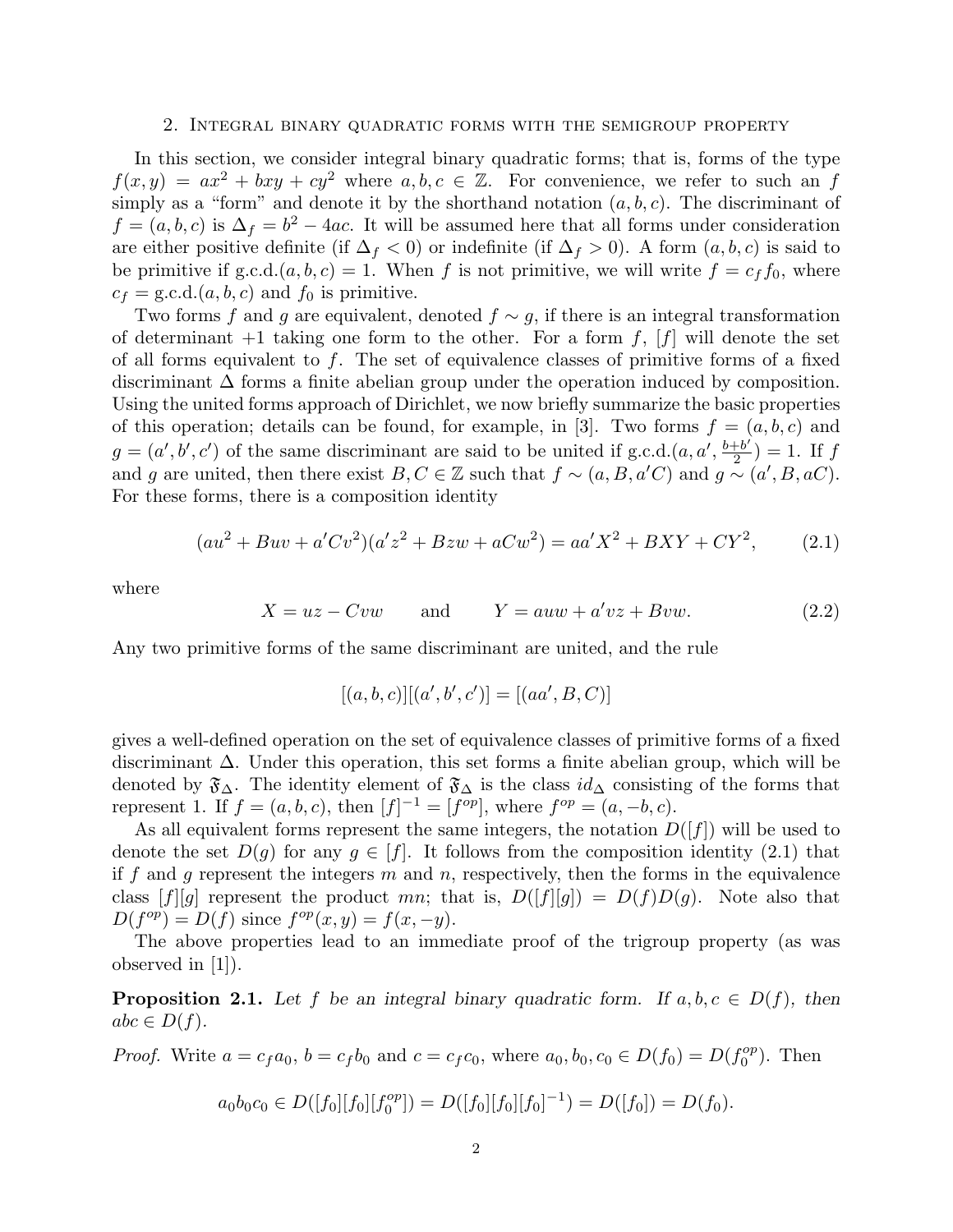Consequently,  $c_f a_0 b_0 c_0 \in D(c_f f_0) = D(f)$ . So there exists  $(x, y) \in \mathbb{Z}^2$  such that  $f(x, y) =$  $c_f a_0 b_0 c_0$ . Then  $f(c_f x, c_f y) = abc$ .  $\Box$ 

Remark. The assumption of integrality is essential for the trigroup property to hold. For example, consider the form  $f = \frac{1}{2}$  $\frac{1}{2}x^2 + 2y^2$ . Then f represents  $\frac{1}{2}$ ,  $\frac{5}{2}$  $\frac{5}{2}$  and 4, but f does not represent 5.

In order to characterize forms with the semigroup property, we will need the following preliminary result.

**Lemma 2.2.** Let q and h be primitive integral binary quadratic forms of the same discriminant  $\Delta$ , let p be an odd prime and n an integer. If  $p \in D(q)$  and  $np \in D(h)$ , then either  $n \in D([g][h])$  or  $n \in D([g^{op}][h]).$ 

*Proof.* Without loss of generality, it can be assumed that  $g = (a, b, a'c)$  and  $h = (a', b, ac)$ , where a, a' and p are pairwise relatively prime. Let  $u, v, z, w \in \mathbb{Z}$  be such that  $g(u, v) = p$ and  $h(z, w) = np$ . Completing squares gives  $4ap = (2au + bv)^2 - \Delta v^2$  and  $4a'np =$  $(2a'z + bw)^2 - \Delta w^2$ . From the first of these equations, note that p does not divide v; otherwise, we would also have  $p|u$ , leading to the contradiction  $p^2|p$ . Suppose that p does not divide w. Then, solving for  $\Delta$  in each of the previous equations leads to

$$
\frac{(2au + bv)^2}{v^2} \equiv \frac{(2a'z + bw)^2}{w^2} \text{ (mod } p).
$$

Hence, there exists  $\epsilon = \pm 1$  such that

$$
(2au + bv)w \equiv \epsilon (2a'z + bw)v \pmod{p}.
$$
 (2.3)

If  $p|w$ , then  $p|z$  and  $(2.3)$  still holds.

Consider first the case when  $\epsilon = -1$ . Then (2.3) implies

$$
2auw + bvw \equiv -2a'vz - bw \pmod{p}
$$

and

$$
auw + bvw + a'vz \equiv 0 \pmod{p}.
$$
 (2.4)

From the composition identity (2.1), we have

$$
np^2 = aa'X^2 + bXY + cY^2,
$$
\n(2.5)

where  $p|X$  by (2.2). It follows that  $p|Y$  and, upon cancelling  $p^2$  from both sides of (2.5), that  $n \in D([q][h])$ .

Now consider the case when  $\epsilon = +1$ . Then (2.3) implies that  $auw \equiv a'vz \pmod{p}$ . Since g.c.d. $(a, a') = 1$ , there exist  $l, k \in \mathbb{Z}$  such that  $al - a'k = b$ . Set  $B = 2al - b = 2a'k + b$  and  $C = c + lk$ . Let  $g'(x, y) = g^{op}(x + ly, -y)$  and  $h'(x, y) = h(x + ky, y)$ . Then  $g' \sim g^{op}$ ,  $h' \sim h$ ,  $g'(x,y) = ax^2 + Bxy + a'Cy^2$  and  $h'(x,y) = a'x^2 + Bxy + aCy^2$ . Now set  $u' = u + iv$ ,  $v' = -v, z' = z - kw$  and  $w' = w$ . Then  $g'(u', v') = g^{op}(u, -v) = g(u, v) = p$  and  $h'(z', w') = h(z, w) = np$ . From (2.1) and (2.2), it follows that

$$
np^2 = aa'X^2 + BXY + CY^2,
$$
\n
$$
(2.6)
$$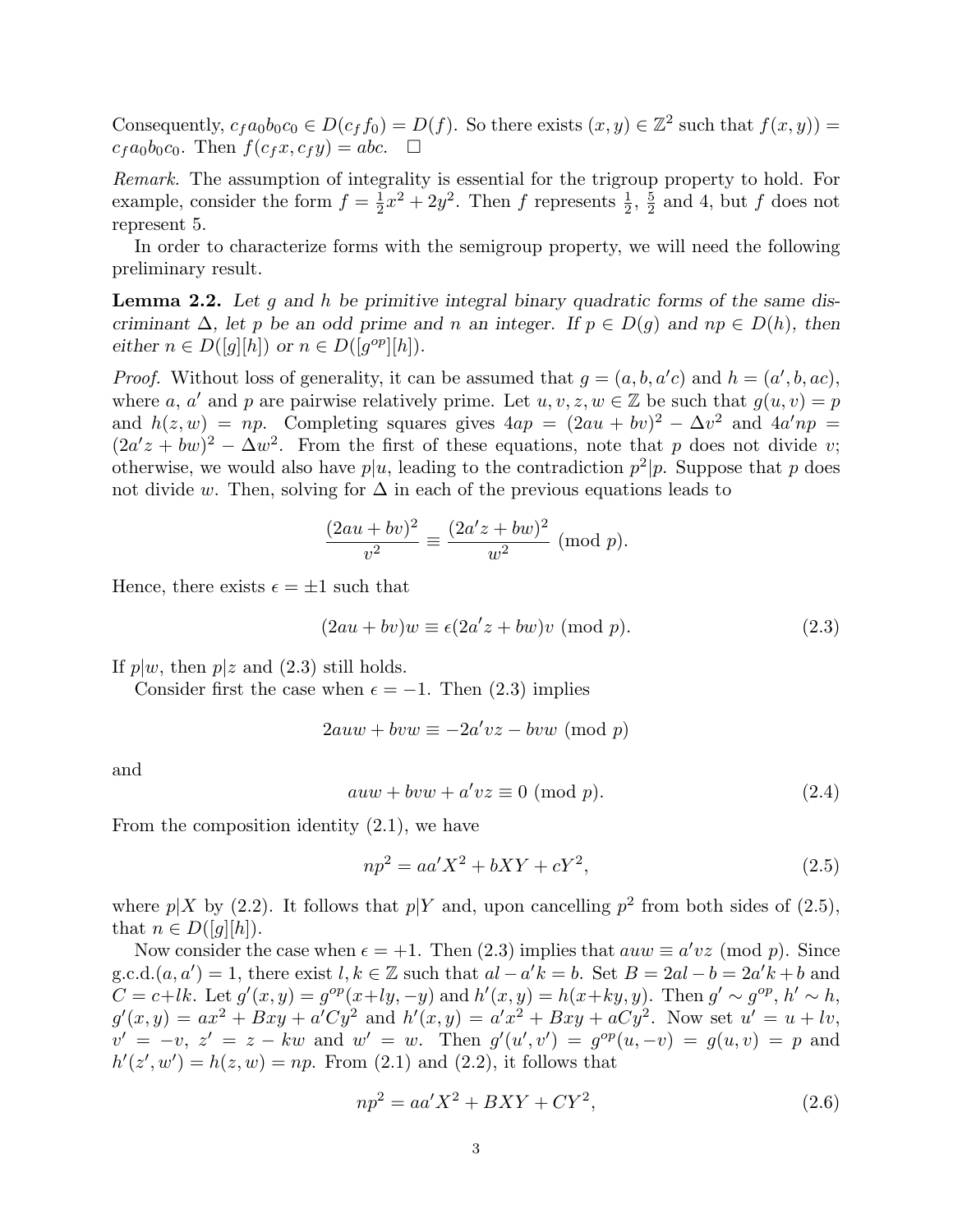where

$$
Y = au'w' + a'v'z' + Bv'w' = auw - a'vz + vw(a'k - al + b).
$$

Here  $a'k - al + b = 0$  by the choice of l, k, and  $p|(auw - a'vz)$  from (2.3). Hence,  $p|Y$ . It follows that  $p|X$  and, upon cancelling  $p^2$  from both sides of (2.6), that  $n \in D([q^{op}][h])$ . This completes the proof of the lemma.  $\Box$ 

**Theorem 2.3.** Let f be an integral binary quadratic form. Then f has the semigroup property if and only if  $c_f \in D(f_0) \cup D([f_0]^3)$ .

*Proof.* (  $\Leftarrow$  ) Let  $A, B \in D(f)$ . Then  $A = c_f a$  and  $B = c_f b$ , where  $a, b \in D(f_0)$ . Then  $ab \in D([f_0]^2) = D([f_0^{op}])$  $C_0^{op}$ <sup>2</sup>). If  $c_f \in D([f_0])$ , then  $c_fab = c_f(ab) \in D([f_0][f_0^{op}])$  $\binom{op}{0}^2 =$  $D([f_0][f_0]^{-2}) = D([f_0]^{-1}) = D(f_0^{op})$  $C_0^{op}$  =  $D(f_0)$ . On the other hand, if  $c_f \in D([f_0]^3)$ , then  $c_fab = c_f(ab) \in D([f_0]^3[f_0^{op}]$  $D^{op}_{0} [B] = D([f_0]^3 [f_0]^{-2}) = D([f_0]) = D(f_0)$ . So, in either case,  $c_f ab \in D(f_0)$  and it follows that  $AB = c_f(c_f ab) \in D(f)$ , as required.

 $($   $\implies$   $)$  By a classical theorem due to Weber, there exists an odd prime p such that  $p \in D(f_0)$ . Then  $c_f p \in D(f)$ , and so  $c_f^2 p^2 \in D(f)$  by the semigroup property. Hence,  $c_f p^2 \in D(f_0)$ . It then follows from the lemma, with  $g = h = f_0$  and  $n = c_f p$ , that either  $c_f p \in D(id_{\Delta})$  or  $c_f p \in D([f_0]^2)$ . In the first case, Lemma 2.2 (with  $g = f_0$ ,  $h = id_{\Delta}$  and  $n = c_f$ ) implies that  $c_f \in D(f_0)$ . In the second case, Lemma 2.2 (with  $g = f_0$ ,  $[h] = [f_0]^2$ and  $n = c_f$ ) implies that either  $c_f \in D(f_0)$  or  $c_f \in D([f_0]^3)$  $\Box$ 

Corollary 2.4. Let f be a primitive integral binary quadratic form of discriminant  $\Delta$ . The following are equivalent:

- (a) f has the semigroup property.
- (b) There is an odd prime p such that f represents both p and  $p^2$ .
- (c) f or  $[f]^3$  represents 1.
- (d) [f] has order 1 or 3 in  $\mathfrak{F}_{\Delta}$ .

Remark. Forms which admit certain types of integer normed pairings are seen in [1] to give rise to elements of order 3 in the corresponding class group.

**Corollary 2.5.** Let  $f$  be a diagonal integral binary quadratic form. Then  $f$  has the semigroup property if and only if  $f_0$  represents  $c_f$ .

*Proof.* Since  $f_0$  is diagonal,  $[f_0]^2$  is the identity and  $[f_0]^3 = [f_0]$ .  $\Box$ 

**Corollary 2.6.** For any  $a, b \in \mathbb{Z}$ , the form  $(a, b, a^2)$  has the semigroup property.

*Proof.* Let  $f = (a, b, a^2)$ . Then  $c_f = g.c.d.(a, b)$ , and  $f_0 = (a_0, b_0, c_f a_0^2)$ , where  $a = c_f a_0$ and  $b = c_f b_0$ . Since g.c.d. $(a_0, b_0) = 1$ , identity  $(2.1)$  with  $B = b_0$  and  $C = c_f a_0$  gives  $[f_0]^2 =$  $[(a_0^2, b_0, c_f a_0)]$ . Then applying (2.1) with  $B = b_0$  and  $C = c_f$  to the forms  $(a_0, b_0, c_f a_0^2)$  and  $(a_0^2, b_0, c_f a_0)$  gives  $[f_0]^3 = [(a_0^3, b_0, c_f)]$ . Hence,  $c_f \in D([f_0]^3)$  and it follows from Theorem 2.3 that f has the semigroup property.  $\Box$ 

# 3. The trigroup property for binary quadratic lattices

In the remainder of the paper, the notation and terminology of O'Meara's book [5] will be adopted. Let F be a global field with ring of integers  $\mathfrak{o}$ . Let  $(V, Q)$  be a nondegenerate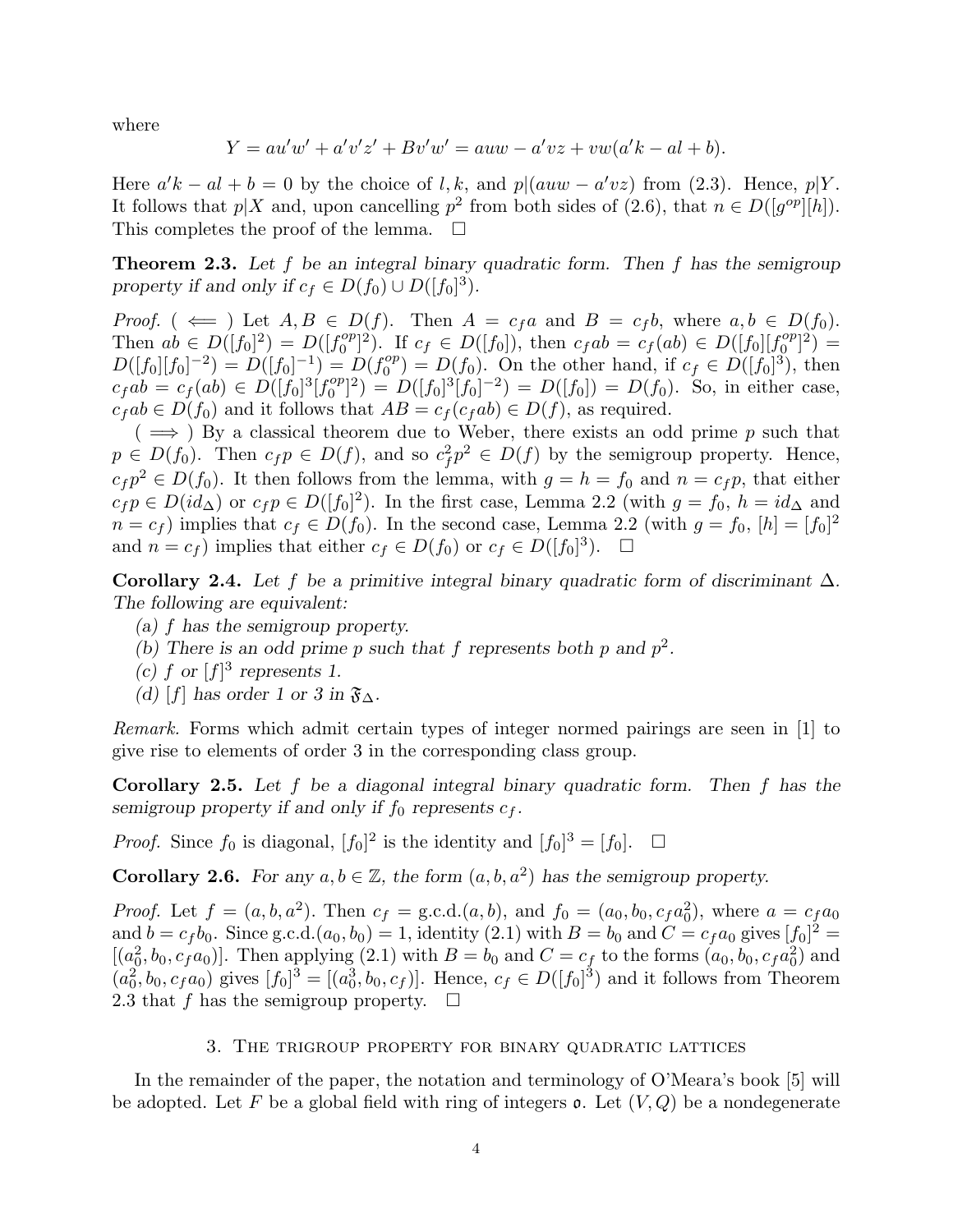quadratic space over  $F$  of dimension 2, and let  $B$  be the symmetric bilinear form on  $V$ such that  $B(v, v) = Q(v)$  for all  $v \in V$ .

Let  $E$  be an extension of the field  $F$  such that  $(\hat{V},\hat{Q})$  represents  $1$  over  $E,$  where  $(\hat{V},\hat{Q})$ denotes the space obtained from  $(V, Q)$  via extension of scalars to E. Then  $\hat{V}$  can be given the structure of a commutative E-algebra with involution  $\bar{ }$  (for example, see [4]). Let  $1_{\hat{V}}$ be the identity element of this algebra. The multiplication on  $\hat{V}$  is related to the quadratic mapping  $\ddot{Q}$  by the identity

$$
x\bar{x} = \hat{Q}(x)1_{\hat{V}}, \text{ for all } x \in \hat{V},
$$

from which follow the identities

$$
x\bar{y} + \bar{x}y = 2\hat{B}(x, y)1_{\hat{V}}
$$

and

$$
\hat{Q}(x)\hat{Q}(y) = \hat{Q}(xy)
$$

for all  $x, y \in \hat{V}$ .

Let L be an o-lattice on V, and let  $\{v_1, v_2\}$  be a basis for V over F that is adapted to L. That is,  $L = \mathfrak{a}_1 v_1 + \mathfrak{a}_2 v_2$  for some fractional ideals  $\mathfrak{a}_1, \mathfrak{a}_2$  of F. Then, by 82:8 of [5], the scale and norm ideals of  $L$  are given by the equations

$$
\mathfrak{s}L = \sum_{i,j} \mathfrak{a}_i \mathfrak{a}_j B(v_i, v_j), \quad \mathfrak{n}L = \sum_i \mathfrak{a}_i^2 Q(v_i) + 2\mathfrak{s}L.
$$

**Theorem 3.1.** Assume that  $nL \subseteq \mathfrak{o}$ . If  $a, b, c \in Q(L)$ , then  $abc \in Q(L)$ .

*Proof.* Let  $x, y, z \in L$ . It suffices to show that  $xy\overline{z} \in L$ , since then  $Q(xy\overline{z}) = \hat{Q}(xy\overline{z}) =$  $\hat{Q}(x)\hat{Q}(y)\hat{Q}(z) = Q(x)Q(y)Q(z).$ 

To establish this, write  $x = x_1v_1 + x_2v_2$ ,  $y = y_1v_1 + y_2v_2$  and  $z = z_1v_1 + z_2v_2$  with  $x_i, y_i, z_i \in \mathfrak{a}_i$  for  $i = 1, 2$ . Consider the expansion

$$
xy\overline{z} = \sum_{i,j,k \in \{1,2\}} x_i y_j z_k v_i v_j \overline{v}_k.
$$
\n(3.1)

Consider first the terms in (3.1) for which  $i = k$ . Such a term has the form

$$
x_i y_j z_i v_i v_j \overline{v}_i = x_i y_j z_i Q(v_i) 1_{\hat{V}} v_j = (x_i z_i Q(v_i)) y_j v_j.
$$

Now

$$
x_i z_i Q(v_i) \in \mathfrak{a}_i^2 Q(v_i) \subseteq \mathfrak{n} L \subseteq \mathfrak{o}.
$$

So

$$
(x_i z_i Q(v_i)) y_j \in \mathfrak{a}_j
$$

and

$$
(x_i z_i Q(v_i)) y_j v_j \in \mathfrak{a}_j v_j \subseteq L
$$